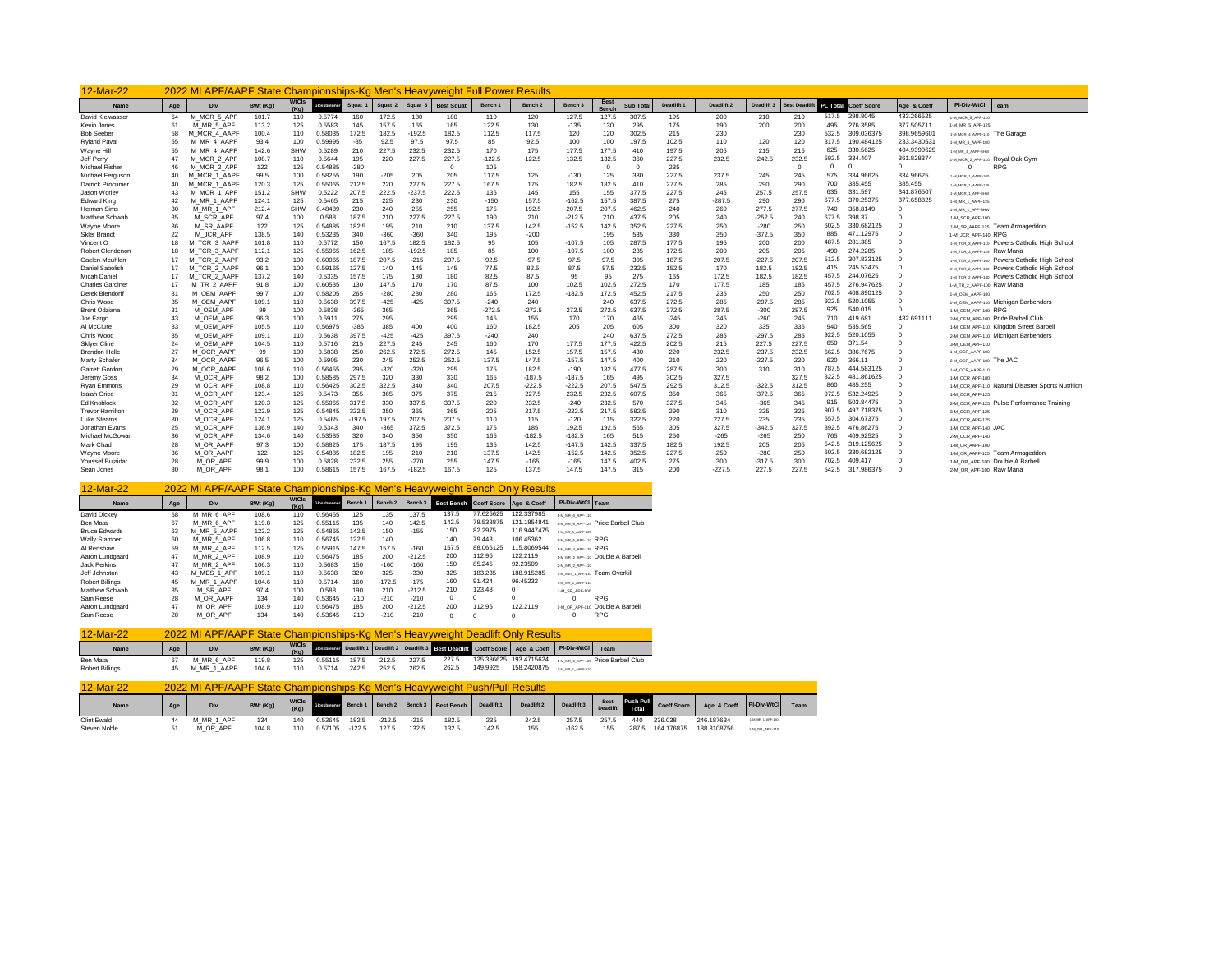| 13-Mar-22                                  | 2022 MI APF/AAPF State Championships-Kg Women's & Lightweight Men's Full Power Results |                              |              |                                      |                  |            |            |                    |                   |               |                    |                    |            |               |            |            |              |              |              |                       |                      |                                                                                    |
|--------------------------------------------|----------------------------------------------------------------------------------------|------------------------------|--------------|--------------------------------------|------------------|------------|------------|--------------------|-------------------|---------------|--------------------|--------------------|------------|---------------|------------|------------|--------------|--------------|--------------|-----------------------|----------------------|------------------------------------------------------------------------------------|
| Name                                       | Age                                                                                    | Div                          | BWt (Ka)     | <b>WtCls</b><br>$(K_{\mathfrak{m}})$ |                  | Squat      |            | Squat <sub>3</sub> | <b>Best Squat</b> | Bench 1       | Bench <sub>2</sub> | Bench <sub>3</sub> |            | ub Tota       | Deadlift : | Deadlift 2 | Deadlift 3   | lest Deadli  | PL Total     | <b>Coeff Score</b>    | Age & Coeff          | PI-Div-WtCl<br>Team                                                                |
| Nora Langdon                               | 79                                                                                     | F MES 8 APF                  | 84.5         | 90                                   | 0.77515          | $-145$     | 160        | $-167.5$           | 160               | 67.5          | 75                 | $-85$              | 75         | 235           | 152.5      | 160        | $-172.5$     | 160          | 395          | 306.18425             | 613.8994213          | 1-F_MES_8_APF-90 Team Armageddon                                                   |
| Lynne Boshoven                             | 64                                                                                     | F_MCR_5_APF                  | 81.3         | 82.5                                 | 0.7937           | 102.5      | 117.5      | 122.5              | 122.5             | 57.5          | 65                 | 67.5               | 67.5       | 190           | $-137.5$   | 137.5      |              | $\Omega$     | $\Omega$     | $\Omega$              | $\Omega$             | $\Omega$                                                                           |
| Erin Body                                  | 49                                                                                     | F MR 2 AAPF                  | 74           | 75                                   | 0.84365          | 107.5      | 115        | 122.5              | 122.5             | 65            | $-70$              | $-70$              | 65         | 187.5         | 157.5      | 165        | 175          | 175          | 362.5        | 305.823125            | 340.3811381          | 1-F_MR_2_AAPF-75 The Body Shop                                                     |
| Ann Jenks                                  | 48                                                                                     | F_MR_2_AAPF                  | 113.4        | 100                                  | 0.6865           | 130        | 135        | $-142.5$           | 135               | 67.5          | 75                 | $-80$              | 75         | 210           | 130        | 145        | $-152.5$     | 145          | 355          | 243,7075              | 267.3471275          | 1-F_MR_2_AAPF-100 GR Strength                                                      |
| Shari Scherzer                             | 45                                                                                     | F MR 2 APF                   | 65.5         | 67.5                                 | 0.921            | 70         | 75         | 80                 | 80                | 37.5          | 40                 | $-45$              | 40         | 120           | 100        | 107.5      | 115          | 115          | 235          | 216,4585              | 228.3637175          | 1-F MR 2 APF-67.5                                                                  |
| Ann Jenks                                  | 48                                                                                     | F_MR_2_APF                   | 113.4        | 100                                  | 0.6865           | 130        | 135        | $-142.5$           | 135               | 67.5          | 75                 | $-80$              | 75         | 210           | 130        | 145        | $-152.5$     | 145          | 355          | 243,7075              | 267.3471275          | 1-F MR 2 APF-100 GR Strenath                                                       |
| Alia Compton                               | 44                                                                                     | F MR 1 AAPF                  | 62.6         | 67.5                                 | 0.9547           | 85         | 90         | $-97.5$            | 90                | 45            | 50                 | $-52.5$            | 50         | 140           | 92.5       | 100        | 107.5        | 107.5        | 247.5        | 236,28825             | 246.4486448          | 1-F_MR_1_AAPF-67.5                                                                 |
| Samantha Ogg                               | 34                                                                                     | F SCR AAPF                   | 74.9         | 75                                   | 0.83685          | 172.5      | 185        | 195                | 195               | 87.5          | 97.5               | $-100$             | 97.5       | 292.5         | 170        | $-180$     | $-180$       | 170          | 462.5        | 387.043125            | $\Omega$             | 1-F SCR AAPF-75 RPG                                                                |
| <b>Lyndsay Tomlinson</b>                   | 38                                                                                     | F_SCR_AAPF                   | 94.4         | 100                                  | 0.73235          | 40         | 45         | 50                 | 50                | 32.5          | 35                 | $-37.5$            | 35         | 85            | 77.5       | 82.5       |              | 82.5         | 167.5        | 122.668625            | $^{\circ}$           | 1-F_SCR_AAPF-100 Catalyst Training Center                                          |
| Paige Davis                                | 36                                                                                     | F_SCR_APF                    | 65.8         | 67.5                                 | 0.9178           | 142.5      | $-152.5$   | $-152.5$           | 142.5             | $-95$         | 95                 | 97.5               | 97.5       | 240           | 142.5      | 152.5      | $-160$       | 152.5        | 392.5        | 360,2365              | $\Omega$             | 1-F_SCR_APF-67.5 Doyon Dungeon Powerlifting                                        |
| Jamie Zarr                                 | 37                                                                                     | F SCR APF                    | 70           | 75                                   | 0.87645          | 182.5      | $-192.5$   | 192.5              | 192.5             | 95            | 100                | $-102.5$           | 100        | 292.5         | 202.5      | 212.5      | 220          | 220          | 512.5        | 449.180625            | $\Omega$<br>$\Omega$ | 1-F SCR APF-75                                                                     |
| Samantha Ogg                               | 34                                                                                     | F_SCR_APF                    | 74.9         | 75                                   | 0.83685          | 172.5      | 185        | 195                | 195               | 87.5          | 97.5               | $-100$             | 97.5       | 292.5         | 170        | $-180$     | $-180$       | 170          | 462.5<br>305 | 387.043125            | $\Omega$             | 2-F_SCR_APF-75 RPG                                                                 |
| Shawna Butler                              | 36                                                                                     | F SCR APF                    | 113.6        | 100                                  | 0.68625          | 110        | $-112.5$   | 112.5              | 112.5             | $-52.5$       | 52.5               | 55                 | 55         | 167.5         | 120        | 127.5      | 137.5        | 137.5        | 332.5        | 209.30625<br>279,7655 | $\Omega$             | 1-F SCR APF-100                                                                    |
| Mariam Mahmoud                             | 20                                                                                     | F_JCR_APF                    | 74.3         | 75                                   | 0.8414           | 102.5      | 107.5      | $-112.5$           | 107.5             | 62.5          | 67.5               | 72.5               | 72.5       | 180           | 147.5      | 152.5      | $-165$       | 152.5        | 125          | 112,49375             | $\Omega$             | 1-F_JCR_APF-75 Rusty Barbell                                                       |
| Mary Intwan                                | 23<br>18                                                                               | F JR AAPF                    | 67.5         | 67.5<br>60                           | 0.89995          | 27.5<br>70 | 32.5       | $-45$<br>80        | 32.5<br>$\alpha$  | $-25$<br>32.5 | 25<br>37.5         | 30<br>42.5         | 30<br>42.5 | 62.5<br>122.5 | 45<br>72.5 | 57.5<br>85 | 62.5<br>92.5 | 62.5<br>92.5 | 215          | 224.116               | $\Omega$             | 1-F_JR_AAPF-67.5                                                                   |
| Emma Cartier<br>Aubrie Worley              | 17                                                                                     | F_TCR_3_AAPF<br>F TCR 2 AAPF | 56.1<br>57.9 | 60                                   | 1.0424<br>1.0163 | 55         | 75<br>62.5 | 70                 | 70                | 30            | 35                 | 37.5               | 37.5       | 107.5         | 102.5      | 110        | 112.5        | 112.5        | 220          | 223.586               | $\Omega$             | 1-F_TCR_3_AAPF-60 POWers Catholic High School                                      |
| Ramla Ouedraogo                            | 17                                                                                     | F TR 2 AAPF                  | 92.1         | 100                                  | 0.74             | 100        | 110        | 122.5              | 122.5             | 47.5          | $-55$              | $-55$              | 47.5       | 170           | 137.5      | $-147.5$   | 147.5        | 147.5        | 317.5        | 234.95                | $\Omega$             | 1-F TCR 2 AAPF-60                                                                  |
| Anna Photiou                               | 15                                                                                     | F_TCR_1_AAPF                 | 54.5         | 56                                   | 1.0669           | 47.5       | 52.5       | 60                 | 60                | 30            | 32.5               | $-37.5$            | 32.5       | 92.5          | 82.5       | 92.5       | 102.5        | 102.5        | 195          | 208,0455              | $\Omega$             | 1-F_TR_2_AAPF-100<br>1-F_TCR_1_AAPF-56 Powers Catholic High School                 |
| Gigi Garza                                 | 15                                                                                     | F TCR 1 AAPF                 | 97.1         | 100                                  | 0.72395          | 125        | 140        | 145                | 145               | 60            | 65                 | 67.5               | 67.5       | 212.5         | 110        | 122.5      | 127.5        | 127.5        | 340          | 246.143               | $\Omega$             |                                                                                    |
| <b>Faith Mattar</b>                        | 15                                                                                     | F TR 1 AAPF                  | 65.9         | 67.5                                 | 0.91665          | 65         | 70         | 77.5               | 77.5              | 35            | $-42.5$            | $-42.5$            | 35         | 112.5         | 100        | 110        | 115          | 115          | 227.5        | 208,537875            | $\Omega$             | 1-F TCR 1 AAPF-100 Raw Mana                                                        |
| Layla Bodnar                               | 14                                                                                     | F TR 1 AAPF                  | 72.1         | 75                                   | 0.8587           | 67.5       | 80         | 85                 | 85                | 40            | 45                 | 47.5               | 47.5       | 132.5         | 112.5      | 120        | 127.5        | 127.5        | 260          | 223.262               | $\Omega$             | 1-F_TR_1_AAPF-67.5 Powers Catholic High School<br>1-F_TR_1_AAPF-75 Team Armageddon |
|                                            | 25                                                                                     | F OEM APF                    | 102.8        | 100                                  | 0.7082           | $-215$     | 215        | $-222.5$           | 215               | $-117.5$      | $-117.5$           | $-117.5$           | $\Omega$   | $\Omega$      | 137.5      | $-145$     |              | 137.5        | $\Omega$     |                       | $\Omega$             | $\Omega$<br>Pride Barbell                                                          |
| Shelby Mottin<br>Yulissa Gallegos-Bañuelos | 24                                                                                     | F OCR AAPF                   | 65.9         | 67.5                                 | 0.91665          | 112.5      | 122.5      | $-137.5$           | 122.5             | 52.5          | 57.5               | 60                 | 60         | 182.5         | 120        | 125        | $-137.5$     | 125          | 307.5        | 281.869875            | $\Omega$             |                                                                                    |
| Samantha Ogg                               | 34                                                                                     | F OCR AAPF                   | 74.9         | 75                                   | 0.83685          | 172.5      | 185        | 195                | 195               | 87.5          | 97.5               | $-100$             | 97.5       | 292.5         | 170        | $-180$     | $-180$       | 170          | 462.5        | 387.043125            | $\Omega$             | 1-F_OCR_AAPF-67.5<br>1-F OCR AAPF-75 RPG                                           |
| Janel Vegter                               | 32                                                                                     | F_OCR_APF                    | 71.5         | 75                                   | 0.8637           | 182.5      | 195        | 207.5              | 207.5             | 95            | 102.5              | 107.5              | 107.5      | 315           | 195        | 202.5      | $-207.5$     | 202.5        | 517.5        | 446.96475             | $\Omega$             | 1-F_OCR_APF-75                                                                     |
| Jamie Zarr                                 | 37                                                                                     | F OCR APF                    | 70           | 75                                   | 0.87645          | 182.5      | $-192.5$   | 192.5              | 192.5             | 95            | 100                | $-102.5$           | 100        | 292.5         | 202.5      | 212.5      | 220          | 220          | 512.5        | 449.180625            | $\Omega$             | 2-F OCR APF-75                                                                     |
| Samantha Ogg                               | 34                                                                                     | F_OCR_APF                    | 74.9         | 75                                   | 0.83685          | 172.5      | 185        | 195                | 195               | 87.5          | 97.5               | $-100$             | 97.5       | 292.5         | 170        | $-180$     | $-180$       | 170          | 462.5        | 387.043125            | $\Omega$             | 3-F_OCR_APF-75 RPG                                                                 |
| Sarah Bailey                               | 25                                                                                     | F OCR APF                    | 73.5         | 75                                   | 0.84755          | 155        | 172.5      | $-182.5$           | 172.5             | 75            | $-85$              | $-85$              | 75         | 247.5         | 175        | 190        | $-207.5$     | 190          | 437.5        | 370.803125            | $\Omega$             | 4-F OCR APF-75 Double A Barbell                                                    |
| Vanisa Patel                               | 26                                                                                     | F OR AAPF                    | 64.2         | 67.5                                 | 0.93575          | 82.5       | 92.5       | $-100$             | 92.5              | 45            | 50                 | 55                 | 55         | 147.5         | 130        | 140        | $-147.5$     | 140          | 287.5        | 269.028125            | $\Omega$             | 1-F OR AAPF-67.5 Team Armageddon                                                   |
| Mary Intwan                                | 23                                                                                     | F OR AAPF                    | 67.5         | 67.5                                 | 0.89995          | 27.5       | 32.5       | $-45$              | 32.5              | $-25$         | 25                 | 30                 | 30         | 62.5          | 45         | 57.5       | 62.5         | 62.5         | 125          | 112.49375             | $\Omega$             | 2-F_OR_AAPF-67.5                                                                   |
| Mallory MacDonald                          | 25                                                                                     | F_OR_AAPF                    | 100.4        | 100                                  | 0.7145           | 112.5      | 120        | $-132.5$           | 120               | $-57.5$       | 57.5               | $-62.5$            | 57.5       | 177.5         | 125        | $-140$     | 140          | 140          | 317.5        | 226,85375             | $\Omega$             | 1-F_OR_AAPF-100 GR Strength                                                        |
| Vanisa Patel                               | 26                                                                                     | F OR APF                     | 64.2         | 67.5                                 | 0.93575          | 82.5       | 92.5       | $-100$             | 92.5              | 45            | 50                 | 55                 | 55         | 147.5         | 130        | 140        | $-147.5$     | 140          | 287.5        | 269.028125            | $^{\circ}$           | 1-F_OR_APF-67.5 Team Armageddon                                                    |
| Mallory MacDonald                          | 25                                                                                     | F OR APF                     | 100.4        | 100                                  | 0.7145           | 112.5      | 120        | $-132.5$           | 120               | $-57.5$       | 57.5               | $-62.5$            | 57.5       | 177.5         | 125        | $-140$     | 140          | 140          | 317.5        | 226,85375             | $\Omega$             | 1-F OR APF-100 GR Strength                                                         |
| James Jeurink                              | 68                                                                                     | MEM 6 AAPF<br>M              | 87.7         | 90                                   | 0.6209           | $-160$     | $-160$     | 160                | 160               | 110           | $-120$             | 120                | 120        | 280           | 150        | 187.5      | 200          | 200          | 480          | 298.032               | 469.698432           | 1-M_MEM_6_AAPF-90                                                                  |
| Aaron Hegedus                              | 51                                                                                     | MCR 3 AAPF<br>M              | 73.6         | 75                                   | 0.6983           | 172.5      | 182.5      | 190                | 190               | 75            | 82.5               | $-90$              | 82.5       | 272.5         | 185        | 195        | 205          | 205          | 477.5        | 333.43825             | 382.4536728          | 1-M_MCR_3_AAPF-75 Team Armageddon                                                  |
| Douglas Nostran                            | 54                                                                                     | M_MCR_3_APF                  | 89.6         | 90                                   | 0.61335          | 252.5      | 267.5      | $-277.5$           | 267.5             | 170           | 177.5              |                    | 177.5      | 445           | 230        | $-242.5$   | $-242.5$     | 230          | 675          | 414.01125             | 498.469545           | 1-M_MCR_3_APF-90 Alpha Fitness                                                     |
| Anthony Celini                             | 35                                                                                     | M_SR_AAPF                    | 74.6         | 75                                   | 0.69125          | 195        | 210        | 217.5              | 217.5             | 135           | 142.5              | 147.5              | 147.5      | 365           | 240        | 255        | 260          | 260          | 625          | 432.03125             | $\Omega$             | 1-M SR AAPF-75                                                                     |
| Andrew Stamper                             | 20                                                                                     | M_JCR_APF                    | 88.5         | 90                                   | 0.6177           | 205        | 227.5      | $-250$             | 227.5             | 137.5         | 147.5              | 155                | 155        | 382.5         | 182.5      | 207.5      | $-227.5$     | 207.5        | 590          | 364,443               | $\Omega$             | 1-M_JCR_APF-90 RPG                                                                 |
| Hayden Woh                                 | 18                                                                                     | M TCR 3 AAPF                 | 85.8         | 90                                   | 0.629            | 170        | 187.5      | 192.5              | 192.5             | 112.5         | 120                | $-127.5$           | 120        | 312.5         | 185        | 200        | 220          | 220          | 532.5        | 334.9425              | $\Omega$             | 1-M_TCR_3_AAPF-90                                                                  |
| Jacob Simons                               | 18                                                                                     | M_TCR_3_AAPF                 | 82.8         | 90                                   | 0.6431           | 150        | 165        | $-175$             | 165               | 92.5          | $-97.5$            | $-107.5$           | 92.5       | 257.5         | 175        | $-185$     | 195          | 195          | 452.5        | 291.00275             | $\Omega$             | 2-M TCR 3 AAPF-90 Pride Barbell                                                    |
| Caden Blackburn                            | 18                                                                                     | M TR 3 AAPF                  | 86.4         | 90                                   | 0.62635          | 125        | 155        | 167.5              | 167.5             | 90            | 102.5              | $-115$             | 102.5      | 270           | 165        | 185        | $-187.5$     | 185          | 455          | 284.98925             | $\Omega$             | 1-M_TR_3_AAPF-90 Raw Mana                                                          |
| Aiden Albee                                | 17                                                                                     | M TR 2 AAPF                  | 83.7         | 90                                   | 0.6387           | $-132.5$   | 145        | $-160$             | 145               | 80            | $-90$              | $-90$              | 80         | 225           | 147.5      | 165        | 175          | 175          | 400          | 255.48                | $\Omega$             | 1-M_TR_2_AAPF-90 Powers Catholic High School                                       |
| Alexander Photiou                          | 15                                                                                     | M_TCR_1_AAPF                 | 78.8         | 82.5                                 | 0.6646           | 105        | 115        | 127.5              | 127.5             | 52.5          | 57.5               | 60                 | 60         | 187.5         | 142.5      | 160        | $-175$       | 160          | 347.5        | 230,9485              | $\Omega$             | 1-M_TCR_1_AAPF-82.5 POWers Catholic High School                                    |
| Justin Sanchez                             | 14                                                                                     | M TR 1 AAPF                  | 50.8         | 52                                   | 0.9919           | 100        | $-110$     | $-110$             | 100               | 60            | 70                 | $-82.5$            | 70         | 170           | 110        | 120        | 127.5        | 127.5        | 297.5        | 295.09025             | $\Omega$             | 1-M TR 1 AAPF-52 Raw Mana                                                          |
| Owen Fehrman                               | 15                                                                                     | M TR 1 AAPF                  | 66.3         | 67.5                                 | 0.76             | 130        | 145        | 155                | 155               | 92.5          | 100                | 110                | 110        | 265           | 152.5      | $-165$     | $-165$       | 152.5        | 417.5        | 317.3                 | $\Omega$             | 1-M TR 1 AAPF-67.5                                                                 |
| Scott Kuderirck                            | 48                                                                                     | M OEM AAPF                   | 89.9         | 90                                   | 0.61425          | 297.5      | $-312.5$   | 322.5              | 322.5             | $-175$        | 175                | 180                | 180        | 502.5         | 230        | 250        |              | 250          | 752.5        | 462.223125            | 507.0587681          | 1-M_OEM_AAPF-90 Liberation Garage Barbell                                          |
| Donald Robertson                           | 25                                                                                     | M OCR AAPF                   | 76.2         | 82.5                                 | 0.68055          | 182.5      | 192.5      | $-202.5$           | 192.5             | 127.5         | 137.5              | $-142.5$           | 137.5      | 330           | 245        | 257.5      | $-265$       | 257.5        | 587.5        | 399.823125            | $\Omega$             | 1-M_OCR_AAPF-82.5 Team Armageddon                                                  |
| Travis Colnaghi                            | 30                                                                                     | M_OCR_AAPF                   | 81.1         | 82.5                                 | 0.65185          | 165        | 182.5      | 187.5              | 187.5             | 105           | 115                | $-122.5$           | 115        | 302.5         | 202.5      | 210        | 217.5        | 217.5        | 520          | 338.962               | $\Omega$             | 2-M_OCR_AAPF-82.5                                                                  |
| Dakota Dore                                | 27                                                                                     | M OCR APF                    | 66.1         | 67.5                                 | 0.762            | $-152.5$   | 162.5      | 170                | 170               | 115           | 125                | 130                | 130        | 300           | 200        | 215        |              | 215          | 515          | 392.43                | $\Omega$             | 1-M_OCR_APF-67.5                                                                   |
| Douglas Nostrant                           | 54                                                                                     | M_OCR_APF                    | 89.6         | 90                                   | 0.61335          | 252.5      | 267.5      | $-277.5$           | 267.5             | 170           | 177.5              |                    | 177.5      | 445           | 230        | $-242.5$   | $-242.5$     | 230          | 675          | 414.01125             | 498.469545           | 1-M_OCR_APF-90 Alpha Fitness                                                       |
| Jarrett Simmons                            | 33                                                                                     | M OR AAPF                    | 80.6         | 82.5                                 | 0.6545           | 172.5      | 182.5      | $-187.5$           | 182.5             | 115           | $-120$             | $-120$             | 115        | 297.5         | 192.5      | 202.5      | 215          | 215          | 512.5        | 335.43125             | $^{\circ}$           | 1-M_OR_AAPF-82.5 Rusty Barbel                                                      |
| Chris Ramsay                               | 32                                                                                     | M OR AAPF                    | 79.6         | 82.5                                 | 0.66005          | 130        | 142.5      | 152.5              | 152.5             | 102.5         | $-105$             | 105                | 105        | 257.5         | 175        | 182.5      | 197.5        | 197.5        | 455          | 300.32275             | $\Omega$             | 2-M_OR_AAPF-82.5 Pride Barbell                                                     |
| <b>Howard Williams</b>                     | 24                                                                                     | M OR APF                     | 66.7         | 67.5                                 | 0.7561           | $-147.5$   | 155        | $-162.5$           | 155               | 95            | 100                | 102.5              | 102.5      | 257.5         | 197.5      | 205        | $-227.5$     | 205          | 462.5        | 349,69625             | $\Omega$             | 1-M OR APF-67.5 Rusty Barbell                                                      |

| 13-Mar-22        |     | 2022 MI APF/AAPF State Championships-Kg Women's & Lightweight Men's Bench Only Results |          |                      |              |         |                    |          |       |                                    |             |                        |                                    |
|------------------|-----|----------------------------------------------------------------------------------------|----------|----------------------|--------------|---------|--------------------|----------|-------|------------------------------------|-------------|------------------------|------------------------------------|
| Name             | Age | Div                                                                                    | BWt (Kg) | <b>WtCls</b><br>(Ka) | Glossbrenner | Bench 1 | Bench <sub>2</sub> | Bench 3  |       | Best Bench Coeff Score Age & Coeff |             | PI-Div-WtCl Team       |                                    |
| Lisa Jacobson    | 51  | F MR 3 AAPF                                                                            | 74       | 75                   | 0.84365      | 67.5    | 70                 | 72.5     | 72.5  | 61.164625                          | 70.15582488 |                        | 1-F MR 3 AAPF-75 Pride Barbell     |
| Amy Barton       | 48  | F MR 2 AAPF                                                                            | 57.9     | 60                   | 1.0163       | 50      | 52.5               | 57.5     | 57.5  | 58.43725                           | 64.10566325 |                        | 1-F MR 2 AAPF-60 Pride Barbell     |
| April Johnson    | 47  | F MR 2 AAPF                                                                            | 81.8     | 82.5                 | 0.7907       | 65      | 70                 | 72.5     | 72.5  | 57.32575                           | 62.0264615  | 1-F MR 2 AAPP-82-5 FBC |                                    |
| Jennifer Coleman | 44  | F MR 1 AAPF                                                                            | 59.3     | 60                   | 0.99695      | 52.5    | 57.5               | -60      | 57.5  | 57.324625                          | 59.78958388 | 1-F_MR_1_AAPF-60 FBC   |                                    |
| Lauren VanAmberg | 26  | F OR AAPF                                                                              | 74.6     | 75                   | 0.8391       | 72.5    | 80                 | $-90$    | 80    | 67.128                             | $\Omega$    | 1-F OR AAPF-75         |                                    |
| William Allen    | 75  | M MR 8 AAPF                                                                            | 81.2     | 82.5                 | 0.6513       | 62.5    | 67.5               | 72.5     | 72.5  | 47.21925                           | 86.64732375 |                        | 1-M MR 8 AAPP-82.5 Team Armageddon |
| William Allen    | 75  | M MR 8 APF                                                                             | 81.2     | 82.5                 | 0.6513       | 62.5    | 67.5               | 72.5     | 72.5  | 47.21925                           | 86.64732375 |                        | 1-M MR 8 APP-82.5 Team Armageddon  |
| Marvin Coleman   | 54  | M MES 3 APF                                                                            | 89.6     | 90                   | 0.61335      | $-195$  | 195                | 197.5    | 197.5 | 121.136625                         | 145.8484965 | 1-M_MES_3_APF-90 FBC   |                                    |
| Kenny Nonthaweth | 41  | M MR 1 AAPF                                                                            | 65.7     | 67.5                 | 0.766        | 130     | 132.5              | 135      | 135   | 103.41                             | 104.4441    | 1-M_MR_1_AAPF-67.5     |                                    |
| David Kuznia     | 43  | M MR 1 AAPF                                                                            | 89.6     | 90                   | 0.61335      | 142.5   | $-147.5$           | $-147.5$ | 142.5 | 87.402375                          | 90.11184863 | 1-M_MR_1_AAPP-00       |                                    |
| Kenny Nonthaweth | 41  | M MR 1 APF                                                                             | 65.7     | 67.5                 | 0.766        | 130     | 132.5              | 135      | 135   | 103.41                             | 104.4441    | 1-M, MR, 1, APP-67.5   |                                    |
| David Kuznia     | 43  | M MR 1 APF                                                                             | 89.6     | 90                   | 0.61335      | 142.5   | $-147.5$           | $-147.5$ | 142.5 | 87.402375                          | 90.11184863 | 1-M MR 1 APF-90        |                                    |

| $13-Mar-22$              | 2022 MI APF/AAPF State Championships-Kg Women's & Lightweight Men's Deadlift Only Results<br>WICIS GREET Deadlift 1 Deadlift 2 Deadlift 3 Best Deadlift Coeff Score Age & Coeff |             |          |      |         |       |       |       |       |           |                                                     |                     |                                                 |  |  |
|--------------------------|---------------------------------------------------------------------------------------------------------------------------------------------------------------------------------|-------------|----------|------|---------|-------|-------|-------|-------|-----------|-----------------------------------------------------|---------------------|-------------------------------------------------|--|--|
| Name                     | Age                                                                                                                                                                             | Div         | BWt (Kg) |      |         |       |       |       |       |           |                                                     | PI-Div-WtCl Team    |                                                 |  |  |
| Lisa Jacobson            | 51                                                                                                                                                                              | MR 3 AAPF   | 74       | 75   | 0.84365 | 82.5  | 87.5  | 95    | 95    |           | 80.14675 91.92832225 1.5 MR.3 AAPF-75 Pride Barbell |                     |                                                 |  |  |
| Erin Body                | 49                                                                                                                                                                              | MR 2 AAPF   | 74       | 75   | 0.84365 | 157.5 | 165   | 175   | 175   | 147.63875 |                                                     |                     | 164.3219288 1.F_MR_2_AAPF-75 The Body Shop      |  |  |
| <b>Crystal Cervantes</b> | 38                                                                                                                                                                              | F SR AAPF   | 111.8    | 100  | 0.6887  | 107.5 | 115   | 122.5 | 122.5 | 84.36575  |                                                     | $0$ 1-F SR AAPF-100 |                                                 |  |  |
| Emily Bames              | 18                                                                                                                                                                              | F TR 3 AAPF | 159.6    | 100  | 0.63799 | 90    | 102.5 | 115   | 115   | 73.36885  |                                                     |                     | 0 1-F TR 3 AAPF-100 POWERS Catholic High School |  |  |
| Elizabeth Philpott       | 31                                                                                                                                                                              | F OR APF    | 58.4     | 60   | 1.0093  | 80    | 85    | 92.5  | 92.5  | 93.36025  |                                                     |                     | 0 1-F OR APF-60 GR Strength                     |  |  |
| William Allen            | 75                                                                                                                                                                              | M MR 8 AAPF | 81.2     | 82.5 | 0.6513  | 137.5 | 152.5 | 162.5 | 162.5 | 105.83625 |                                                     |                     | 194.2095188 MUMULAN Praza Team Armageddon       |  |  |
| William Allen            | 75                                                                                                                                                                              | M MR 8 APF  | 81.2     | 82.5 | 0.6513  | 137.5 | 152.5 | 162.5 | 162.5 | 105.83625 |                                                     |                     | 194.2095188 [M] MR B JAPF-R2.5 Team Armageddon  |  |  |